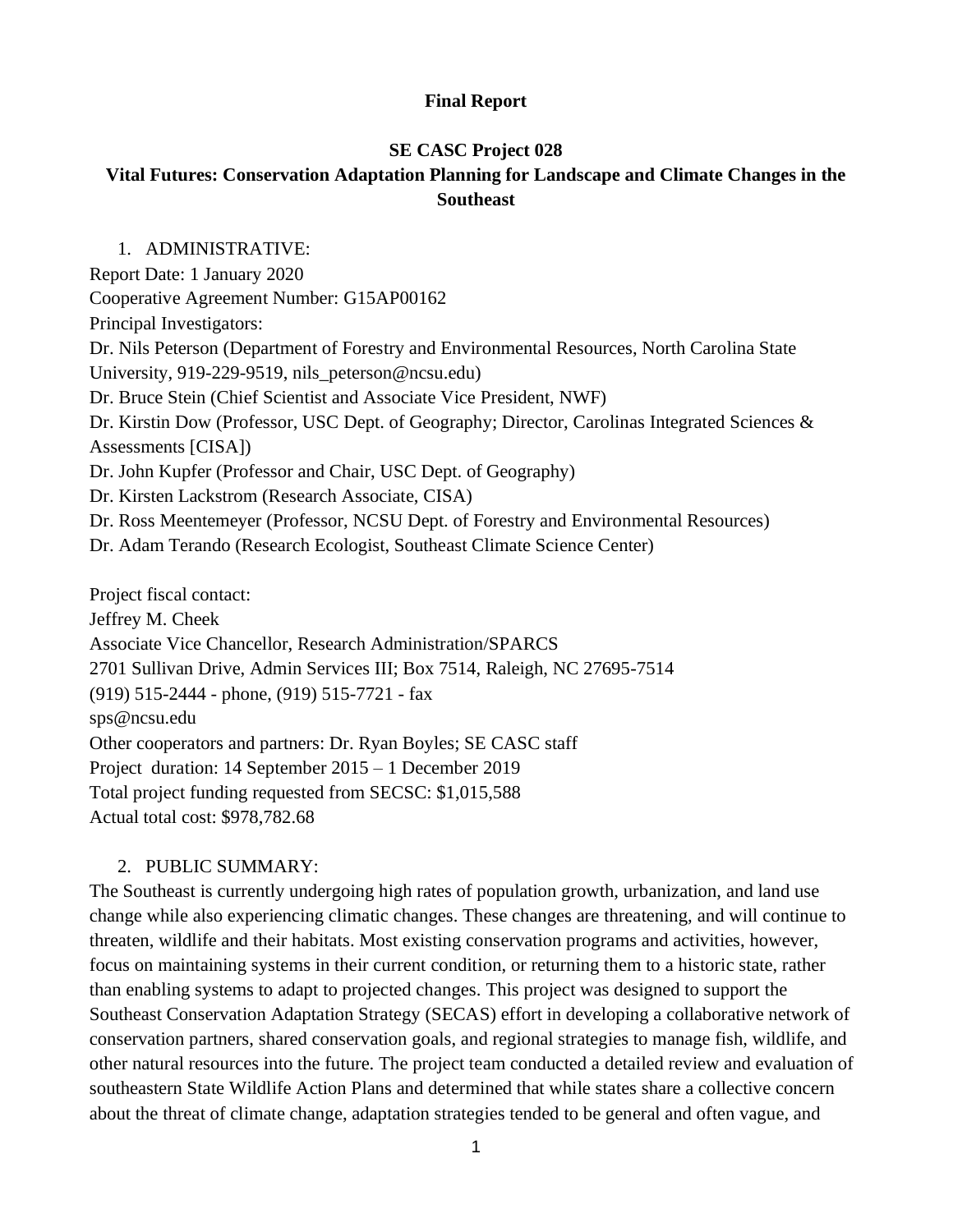wildlife management goals tended to emphasize the persistence of species and habitats rather than managing for future system changes. We recommended a variety of steps to enhance cross-state and regional wildlife conservation that better accounts for future change. This included initiating a successful state-based effort to develop a list of Regional Species of Greatest Conservation Need (RSGCN). Future urban development, fire hazards, and climate shifts were mapped to demonstrate how these impact conservation goals and objectives with respect to plausible future scenarios of land and climate change impacts. Project products include reports on the assessment findings, RSGCN list, and content for the SE CASC Global Change Forum, and visualizations of scenarios of change in the Southeast.

#### 3. TECHNICAL SUMMARY:

The overarching purpose of the Vital Futures Project was to provide scientific support for the Southeast Conservation Adaptation Strategy (SECAS), an ambitious state-federal initiative designed to develop and implement a collaborative vision for future-oriented wildlife conservation across the Southeast. The original project design included 3 goals: (1) assess conservation and resource management plans for existing goals and objectives, (2) evaluate existing goals and objectives with respect to scenarios of future climate and land change, and (3) facilitate development of climatealigned goals, objectives, and strategies and develop principles and propositions for managing change in the Southeast. Goal one was met by conducting systematic thematic analysis of all State Wildlife Action Plans in the Southeast, and the final report is available on Science Base here: [https://www.sciencebase.gov/catalog/item/5bf43d1fe4b045bfcae15da5.](https://www.sciencebase.gov/catalog/item/5bf43d1fe4b045bfcae15da5) We coordinated a drill-down analysis focused on longleaf pine management plans, and the final publication in Journal of the Southeastern Association of Fish and Wildlife Agencies advanced regional conservation planning knowledge, and is available here: [https://faculty.cnr.ncsu.edu/nilspeterson/wp](https://faculty.cnr.ncsu.edu/nilspeterson/wp-content/uploads/sites/17/2018/09/Clarketal151-168_SEAFWA_2018.pdf)[content/uploads/sites/17/2018/09/Clarketal151-168\\_SEAFWA\\_2018.pdf](https://faculty.cnr.ncsu.edu/nilspeterson/wp-content/uploads/sites/17/2018/09/Clarketal151-168_SEAFWA_2018.pdf) . We addressed goal two by mapping future impacts of urban development, fire hazards, and climate shifts to demonstrate how these impact conservation goals and objectives with respect to plausible future scenarios of land and climate change impacts. Maps and deliverable outcomes were published in the *International Journal of WIldlife Fire* and is available here: [https://www.publish.csiro.au/wf/pdf/WF19198.](https://www.publish.csiro.au/wf/pdf/WF19198) Final project reports, data, and assessments of future change scenarios were linked on the SE CASC website, [secasc.ncsu.edu,](https://secasc.ncsu.edu/) for open, one-stop access. We addressed goal three in multiple ways that were specifically aligned with the evolving nature and needs of the SECAS initiative. In 2015, we organized a facilitated workshop at Southeastern Association of Fish and Wildlife Agencies (SEAFWA) annual conference designed to solicit and craft climate-aligned goals, objectives, and strategies from state wildlife management agencies and their federal and non-governmental partners. We built on this effort through a multi-year participation in the monthly SECAS Lead Coordination Team, advising that body on integrating adaptation principles and propositions into the development of that regional initiative. This included organization of a project symposium ("Peering into the Future") at the 2017 SEAFWA annual conference to present on details of project analyses and studies, and outline potential future directions for climate-informed conservation in the region. We collaborated on an additional drilldown assessment, with the Florida Fish and Wildlife Conservation Commission and U.S. Fish and Wildlife Service, that focused on identifying adaptation options for listed endangered species in the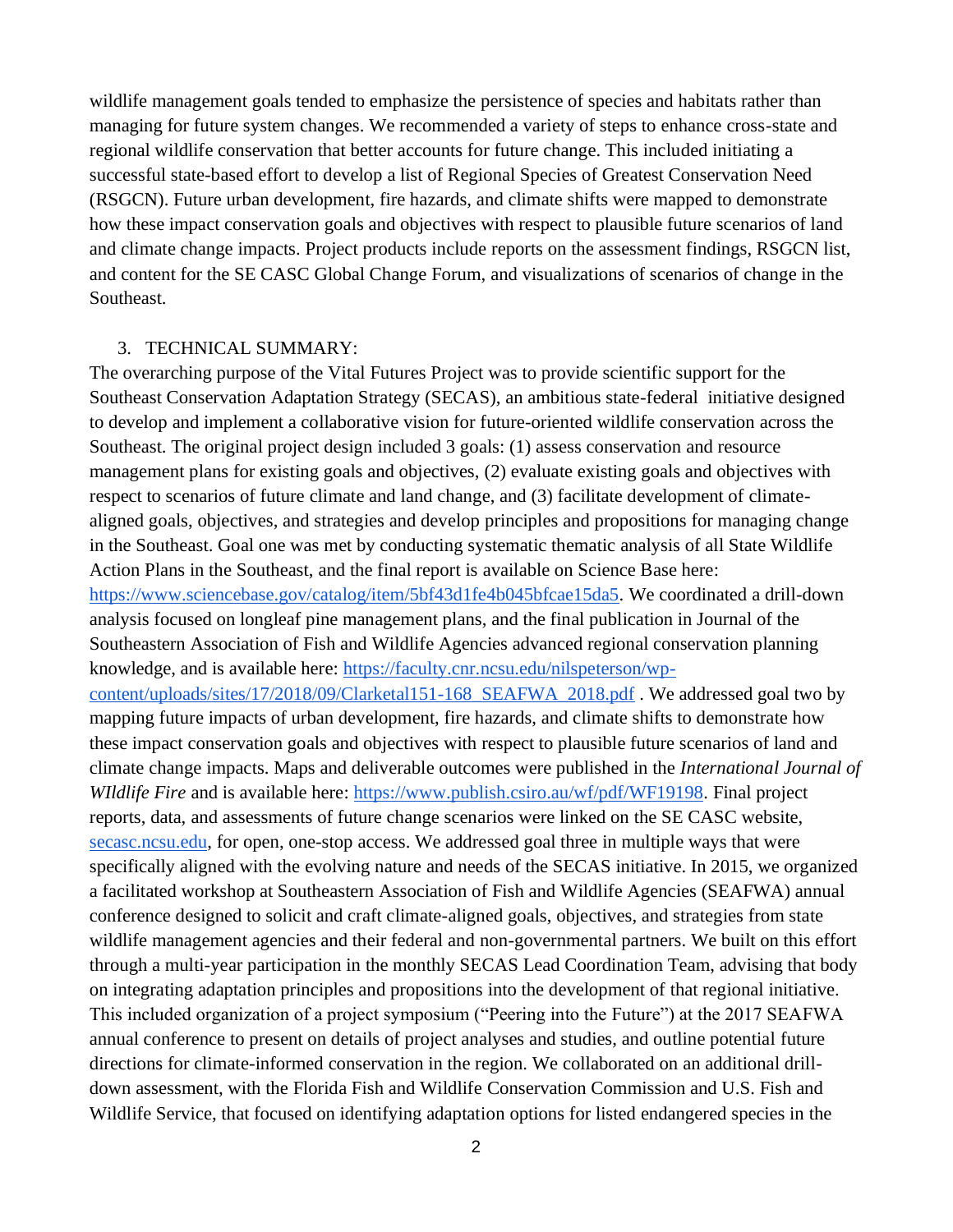Florida Keys. Scientific support for SECAS continued in 2018 with the initiation of a Regional Species of Greatest Conservation Need assessment, a process that was viewed as a high priority for promoting cross-state and regional conservation, and which was formally adopted by SEAFWA Wildlife Diversity Committee for full implementation. The project concluded with a symposium at the 2019 SEAFWA conference that reported on the successful completion of the RSGCN process and a summary of other Vital Futures project results.

#### 4. PURPOSE AND OBJECTIVES:

This project addressed the broad issue of conservation planning in the face of global change in the Southeast region. The project primarily served the wildlife conservation and forest management communities. We focused on working with state wildlife agencies in the context of the Southeast Conservation Adaptation Strategy (SECAS), including to help them refine goals and objectives for addressing climate change in their wildlife conservation planning and action. Because of evolution in the organization and needs of the SECAS initiative over the duration of the project (4+ years), we adaptively managed our work to ensure that it continued to be responsive to and meet the needs of the SECAS initiative and its state, federal, and non-governmental partners. This necessitated minor shifts relative to the original research proposal (submitted in 2014), but the three primary goals  $- (1)$  assess conservation and resource management plans for existing goals and objectives, (2) evaluate existing goals and objectives with respect to scenarios of future climate and land change, and (3) facilitate development of climate-aligned goals, objectives, and strategies – did not change. The minor changes centered on conducting two detailed case studies (longleaf pine management and Florida Keys adaptation options) rather than three, and adding the Regional Species of Greatest Conservation Need assessment component to the project. These changes were responsive to input from the project advisory board, from project stakeholders engaged through the SWAP analysis and project SEAFWA workshops, and particularly from SECAS initiative leadership and partners.

5. PROJECT COMPONENT APPROACHES, ANALYSIS, RESULTS, AND FINDINGS:

Because of the breadth and scope of the Vital Futures project, below we offer an integrated discussion of "organization and approach", "project results", and "analysis and findings" for each of the following four project components: Climate Analysis of SE State Wildlife Action Plans; Case Studies (Longleaf Pine and Florida Keys); Projections of Future Change; and Regional Species of Greatest Conservation Need.

#### Climate Analysis of SE State Wildlife Action Plans

To assess how climate change was incorporated into the 17 State Wildlife Action Plans (SWAP) that cover the SEAFWA region, the project team developed an overarching conceptual framework based on a modified version of the "climate-smart conservation" planning framework, along with a series of questions that addressed the full range of opportunities for incorporating climate change into the plans. The team conducted a detailed and structured document review, coding, and analysis, which allowed for comparison across plans. The team then carried out a series of structured interviews with SWAP coordinators and/or other staff involved in the plan development to validate our interpretations and draft findings. The approach, results, and findings were published in a comprehensive 39-page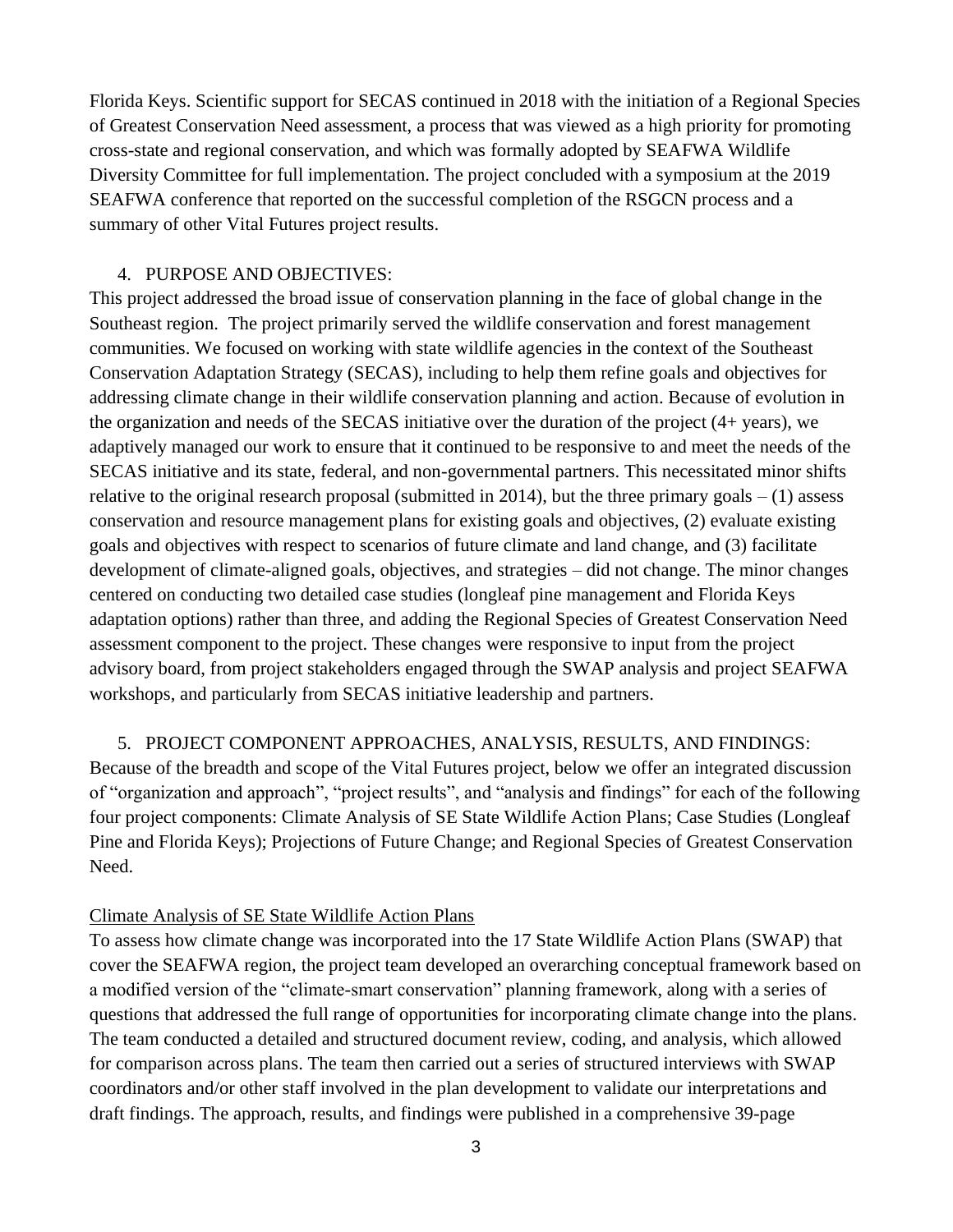document (Lackstrom et al. 2018, ["Climate Change and Conservation in the Southeast: A Review of](https://secasc.ncsu.edu/wp-content/uploads/sites/14/2019/05/SE-SWAP-Analysis-Full-Report.pdf)  [State Wildlife Action Plans"](https://secasc.ncsu.edu/wp-content/uploads/sites/14/2019/05/SE-SWAP-Analysis-Full-Report.pdf)) as well as in a 4-page ["Report Summary"](https://globalchange.ncsu.edu/secsc/wp-content/uploads/SE-SWAP-Analysis-Report-Summary.pdf).

*Results/Findings*: Based on our analysis of the plans and follow-up interviews, we identified several "key observations", including that: states applied a diversity of climate-related planning approaches; there was minimal interstate and regional collaboration; states share a collective concern about the threat of climate change; adaptation strategies tend to be general and vague; goals tend to emphasize persistence rather than managing for future change; and there is broad support for climate-informed monitoring and evaluation. Based on those key observations, the project team developed a series of recommendations for state wildlife agencies to use in their 2020 plan revisions, including: enhance collaborative planning by drawing on regional resources/expertise; advance the application of state and regional impact and vulnerability assessments; facilitate development of adaptation strategies; foster adoption of climate-informed goals; and enhance monitoring and evaluation efforts

Two detailed case studies were carried out as part of the project, one which focused on an analysis of climate change in regional plans relevant to longleaf pine conservation and restoration, and another that used a workshop-based approach to identify adaptation strategies for federally listed endangered species in the Florida Keys.

#### Longleaf Pine Case Study

Longleaf pine (LLP, *Pinus palustris*) has been reduced to 3-5% of its original range, but may be particularly resilient to conditions associated with climate change including drought, severe storms, and increased prevalence of pests. Despite the critical role of LLP in building climate resilient ecosystems, little is known about how landscape managers in the region have considered climate change in planning efforts. We gathered 79 publicly accessible natural resource management plans from the southeastern United States that included management of LLP ecosystems between 1999 and 2016. We used document analysis to identify how plans addressed climate change threats on LLP, considered climate change in identification of LLP ecosystems and linked climate change to planned conservation actions for LLP ecosystems. Newer plans and plans from state agencies tended to include greater consideration of climate change than older plans, federal plans, and those developed by nongovernmental organizations (NGO) or Joint Venture partnerships. Additionally, state wildlife action plans and forest action plans tended to score higher than other types of plans, such as plans from the Department of Defense, U.S. Forest Service and NGOs. Considering climate vulnerability in planning efforts of LLP ecosystems is an opportunity because LLP represents a hopeful context for conserving vulnerable wildlife species as ecosystems adapt and evolve. Limited consideration of climate change as a criterion for identifying or evaluating LLP ecosystems may result from climate discourse focusing on negative outcomes versus positive outcomes. Improvement in the plans over time may reflect increased application of best practices and planning tools in natural resource planning, and specific climate-related mandates for some planning processes. A stronger focus on climate change in longleaf pine community restoration may help forest managers promote sustainable forests in the southeastern United States. The approach, results, and findings were published in a comprehensive manuscript in the Journal of the Southeastern Association of Fish and Wildlife Agencies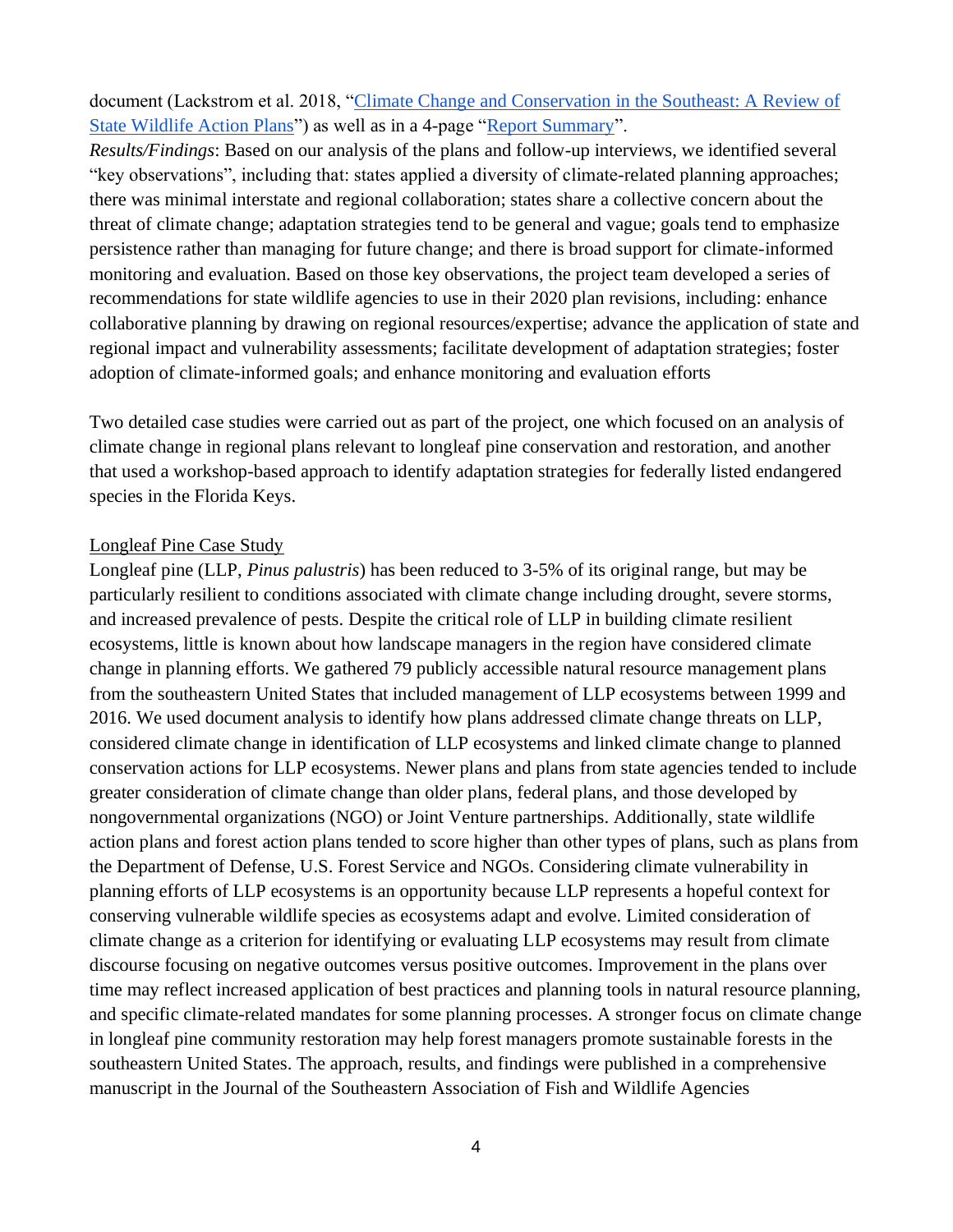[\(https://faculty.cnr.ncsu.edu/nilspeterson/wp-content/uploads/sites/17/2018/09/Clarketal151-](https://faculty.cnr.ncsu.edu/nilspeterson/wp-content/uploads/sites/17/2018/09/Clarketal151-168_SEAFWA_2018.pdf) [168\\_SEAFWA\\_2018.pdf](https://faculty.cnr.ncsu.edu/nilspeterson/wp-content/uploads/sites/17/2018/09/Clarketal151-168_SEAFWA_2018.pdf) ).

#### Florida Keys Adaptation Case Study

*Approach*: The Florida Keys case study used a series of structured expert and stakeholder workshops, to assess the future exposure and vulnerability of listed species in the Florida Keys to different scenarios of sea level rise and identify adaptation/management options that might be capable of reducing those risks and enhancing the viability of the species or populations. The Vital Futures project contributed technical expertise on adaptation planning to the first of those workshops, and was a part of the workshop design committee for a subsequent workshop on identifying and overcoming barriers to adaptation implementation. This workshop adopted a modified STAPLEE framework (originally developed by FEMA, and consisting of the following: social, technical, administrative, political, legal, economic, and environmental) to assess barriers, and assessing barriers to implementation, and used MeetingSphere technology to allow participants to score and comment on adaptation options and rank perceived barriers.

*Results/Findings*: A project report (Benedict et al., 2018) prepared by the Florida Fish and Wildlife Conservation Commission summarizes the key results, including: most focal species will lose 90% or more of their current range in a 2' sea level rise scenario; feral cats pose a more immediate threat for small mammals and ground-nesting birds in the Florida Keys than climate change; for many species there are no good long-term solutions for survival within the Florida Keys. The results of the "barriers" workshop consisted of species-specific discussions of adaptation actions (e.g., lower Keys marsh rabbit, Miami blue butterfly), barriers to implementing them, and methodologies to overcome those barriers. The workshop highlighted the many and varied challenges (biological, legal, social) to adopting and carrying out innovative and novel adaptation strategies that focus on future conditions and managing for change.

#### Future Change Projections

*Approach*: The calculation of climate velocity requires input values for a: 1) spatial gradient, which represents the 'complexity' of the climate landscape, and 2) temporal gradient, which captures the rate of change of a variable (e.g., temperature) through time. The spatial gradient was defined using the 30 year normal mean values of a climate variable (e.g., winter minimum temperature) from 1981-2010 from the PRISM dataset. Our study area included the entire Southeast within the continental footprint of SECAS, and all analyses were performed using an 800 m spatial resolution. For the temporal gradient, we used statistically downscaled GCM projections from the MACAv2-METDATA dataset [\(https://climate.northwestknowledge.net/MACA/\)](https://climate.northwestknowledge.net/MACA/), which downscales GCMs from the Coupled Model Intercomparison Project 5 (CMIP5) utilizing a modification of the Multivariate Adaptive Constructed Analogs (MACA) method. We downloaded data for 12 GCMs to use in our calculations (Table 1). For each GCM, we used the downscaled climate model output for two greenhouse gas emissions scenarios or Representative Concentration Pathways (RCPs): RCP 8.5, which represents a higher emissions pathway and often serves as a scenario that does not include any specific emissions reduction target, and RCP 4.5, a lower emissions scenario that assumes reductions that stabilize emissions, atmospheric greenhouse gas concentrations and radiative forcing of the climate system.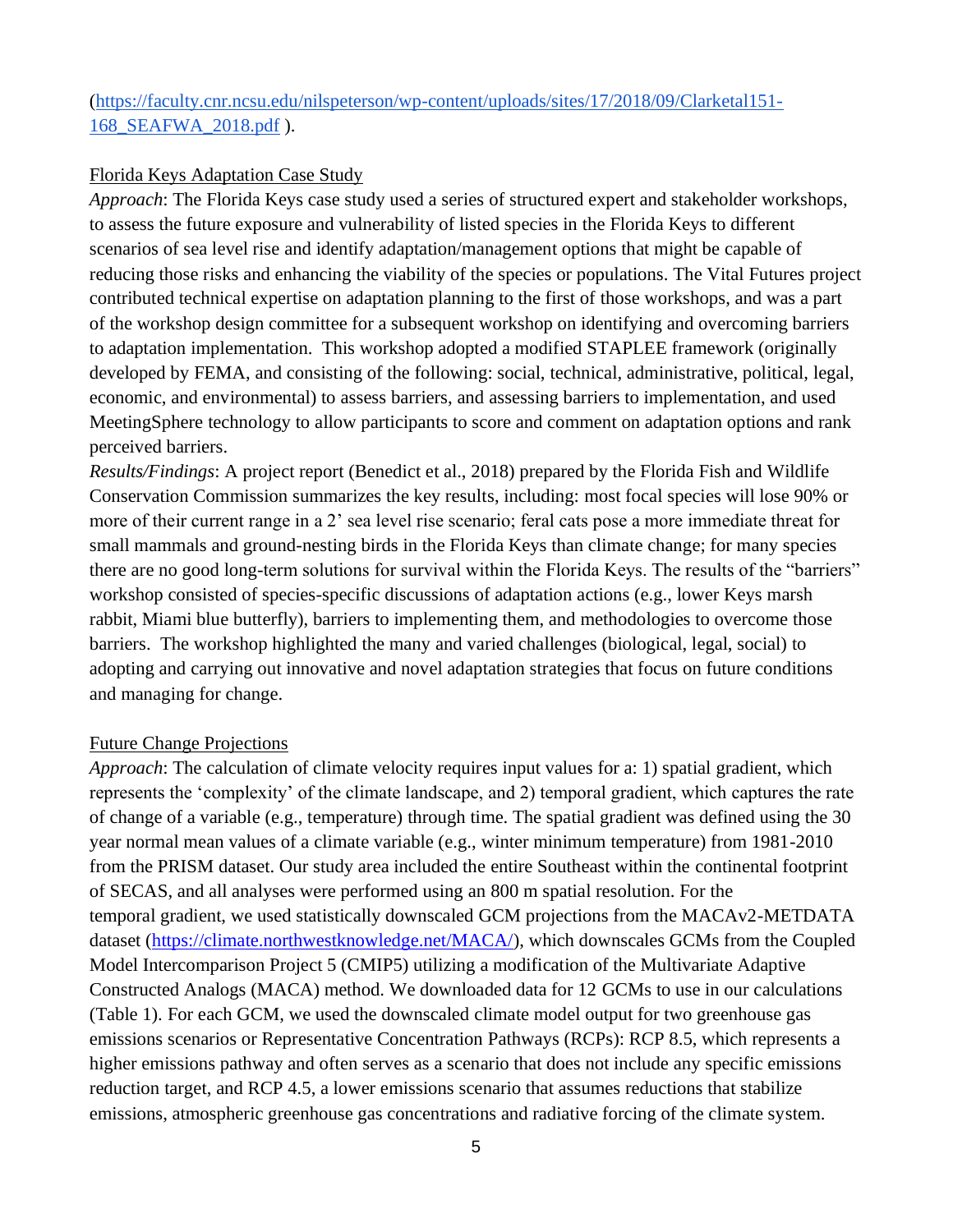Comparing the results from multiple scenarios is important because of the uncertainty involved as climates are projected farther ahead in time. We mapped climate velocity for two climate variables (winter minimum temperature and summer maximum temperature) for the period from 2006 to 2065. The projections contained in our datasets are the multi-model means for all GCM's under either RCP 4.5 or RCP 8.5.

*Results/Findings*: **T**he following datasets / coverages from climate velocity modeling were uploaded into Science Base [\(https://www.sciencebase.gov/catalog/item/5cfc103fe4b0312686a7f64b\)](https://www.sciencebase.gov/catalog/item/5cfc103fe4b0312686a7f64b).

Spatial gradient Winter minimum temperature Summer maximum temperature Temporal gradient Winter minimum temperature, RCP 4.5 Winter minimum temperature, RCP 4.5 Summer maximum temperature, RCP 8.5 Summer maximum temperature, RCP 8.5 Climate velocity Winter minimum temperature, RCP 4.5 Winter minimum temperature, RCP 4.5 Summer maximum temperature, RCP 8.5 Summer maximum temperature, RCP 8.5

It is important to note that in the time since we performed these calculations, alternative (and generally better) methods for calculating climate velocity have been developed, and multiple sources now exist for directly downloading climate velocity data for areas of interest. Users should consider, for example, the Dryad dataset, which is freely available from: [https://doi.org/10.5061/dryad.q8d7d:](https://doi.org/10.5061/dryad.q8d7d) [https://datadryad.org/stash/dataset/doi:10.5061/dryad.q8d7d.](https://datadryad.org/stash/dataset/doi:10.5061/dryad.q8d7d) There are also now algorithms available in R, MATLAB, and Python for calculating climate velocity and associated climate metrics given appropriate datasets.

More detailed results are available in Appendix 1.

## Longleaf Prescribed Fire Management

*Approach*: Prescribed burning is a critical tool for managing wildfire and protecting wildlife, but requires specific meteorological criteria (a 'burn window') to be met. We evaluated the impacts of climatic change on burn windows in the southeastern United States by modeling temperature, relative humidity and wind speed in relation to projections from an ensemble of Global Climate Models under different greenhouse gas emission scenarios.

*Results/Findings*: The percentage of days when burning was possible did not change during winder but decreases in summer largely due to rising temperatures. These results suggest seasonal shifts in burning from summer to cool-season burns will be required. Additional details are available in a project supported publication available at: [https://www.publish.csiro.au/wf/pdf/WF19198.](https://www.publish.csiro.au/wf/pdf/WF19198) These results also supported initiation of another research project focused on how stakeholders perceive risks to prescribed fire as a management tool. This follow up study is using surveys to elicit information on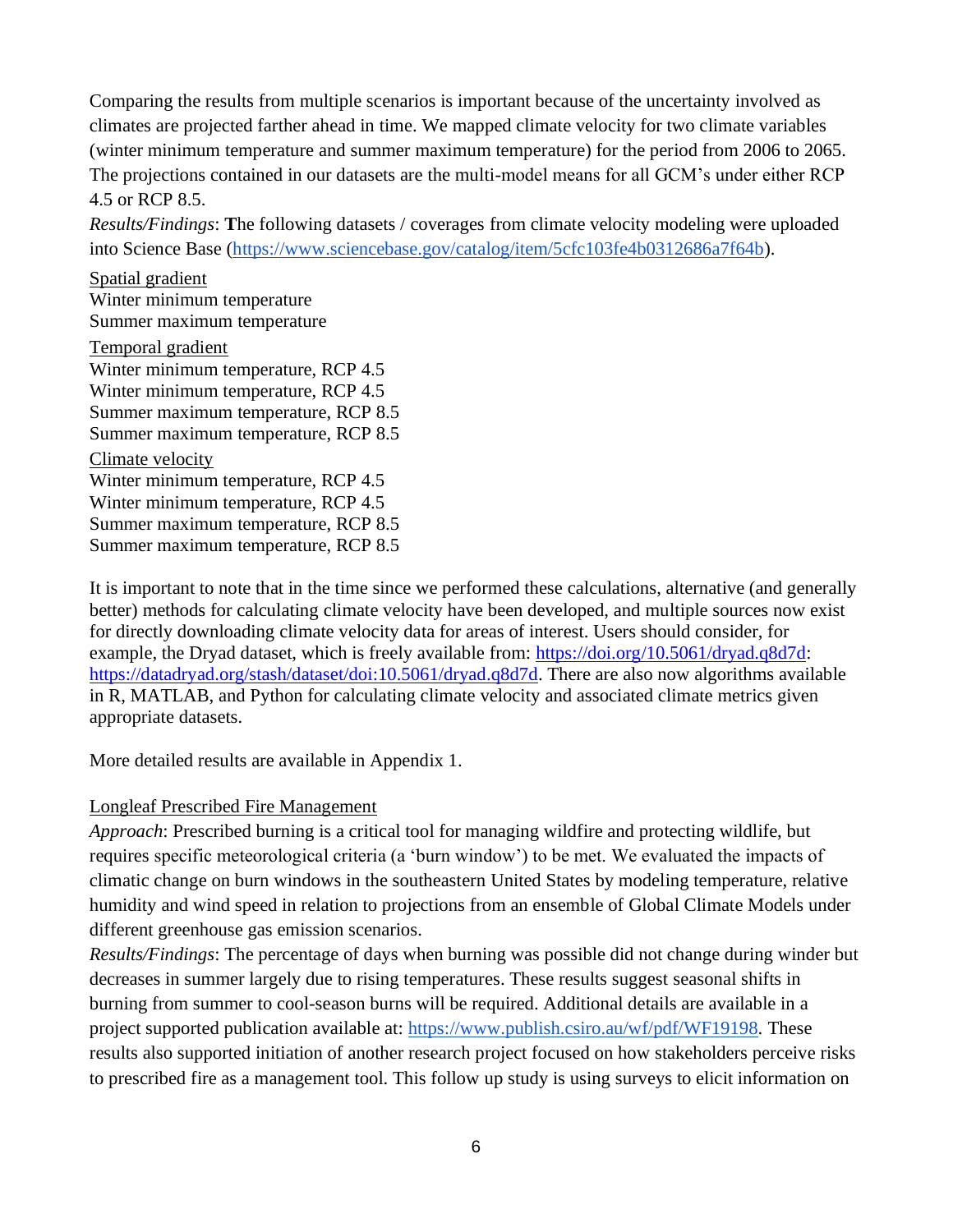criteria for prioritizing burn sites,current burning practices and constraints, expectations for future constraints, with an emphasis on perceptions related to urbanization and climate change.

#### Regional Species of Greatest Conservation Need

*Approach*: To develop a list of Regional Species of Greatest Conservation Need, the project team worked together with Terwilliger Associates (who provided technical support for a similar effort in the Northeast) to develop a proposed assessment framework, which included three basic criteria: a) level of conservation concern (i.e., extinction risk); b) regional stewardship responsibility (i.e., importance of the Southeast in conservation of the species); and c) biological or ecological significance (e.g., unique evolutionary lineages). This framework was presented to the SEAFWA Wildlife Diversity Committee to gain their buy-in and endorsement of the initiative, as well as refinement in the framework based on state perspectives. The Vital Futures team was successful in getting WDC endorsement, which included a commitment of state agency experts to participate in the RSGCN assessment process on various "taxa teams," as well as the commitment of additional financial resources to fully implement the assessment. More than 100 scientific experts from across the region engaged in the taxa teams, which covered vertebrates (mammals, birds, reptiles, amphibians, and fishes) as well as several better known groups of invertebrate animals (freshwater mussels, crayfish, and bumblebees). These teams reviewed existing information (published literature, unpublished data, and personal knowledge) and evaluated the full set of SGCN species against the established criteria to identify the subset that were flagged as RSGCNs. In addition, the teams characterized the level of conservation concern for each RSGCN, ranging from moderate, high, and very high concern. *Results/Findings*: Of the approximately 6,700 Species of Greatest Conservation Need, nearly 2,100 SGCN were evaluated. Of that, 960 species met the RSGCN criteria. Nearly one-third of the RSGCN were considered Very High Concern, 44% High Concern, and the remaining 25% were Moderate Concern. Not surprisingly, the RSGCN list has large numbers of aquatic species. Freshwater fish, with 281 species, represent the group with the greatest number of regional priority species, followed by crayfish (172) and freshwater mussels (136). Together these three groups of aquatic organisms represent nearly two-thirds (61%) and if amphibians are included, many of which depend on freshwater habitats, the proportion of aquatic species on the regional priority list rises to 72%. More than half (55%) of regional priority species are shared by three or more states, and are therefore prime targets for cross-state conservation collaborations. The remaining 45% of species have narrow ranges, being found in just one or two states. Not surprisingly, a greater proportion of narrow-range species are of "very high concern" than more broadly distributed species (43% vs. 20%). The full list of RSGCNs is available here: [https://airtable.com/shrDBqYvc0WlUIfh7.](https://airtable.com/shrDBqYvc0WlUIfh7)

## 8. CONCLUSIONS AND RECOMMENDATIONS:

One general challenge involved the fact that many of the states do not actively and explicitly discuss and consider "climate change" – while we found many staffers who were interested in or working toward addressing climate change, the political-social environment can inhibit open discussion about the issue. This was revealed in the documents as well as in interviewee comments (particularly those who did not want to be cited for the report). This feeds into recommended next steps – mechanisms and resources to support regional coordination and dialogue (v. individual states going it alone) may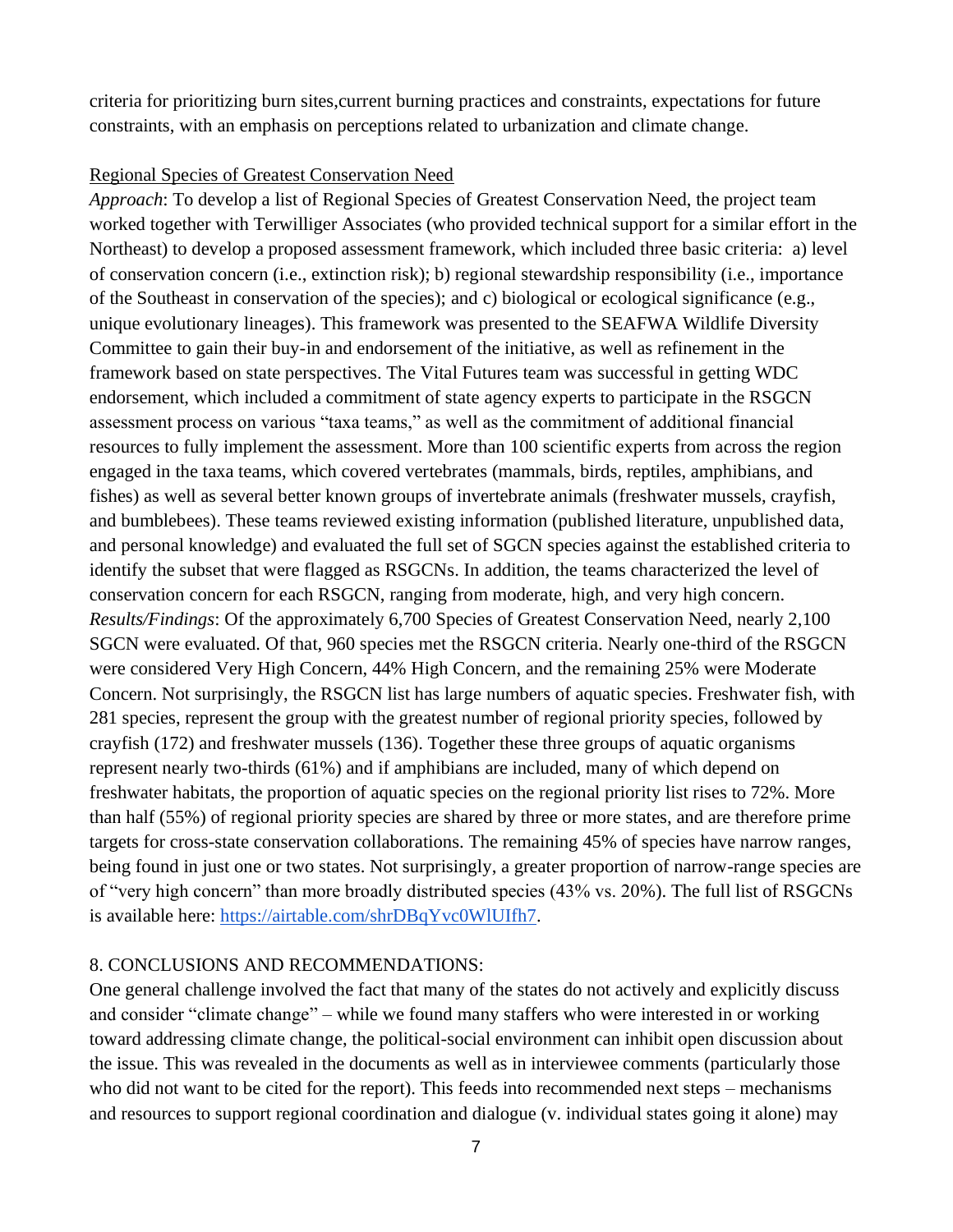help to make climate conversations and adaptations more palatable. There is a need for resources to enhance monitoring and evaluation of climate impacts, as well as conservation strategies and actions. This type of information will help to improve understanding of (climate-related) ecological thresholds and tipping points and the factors that contribute to favorable (or unfavorable) conservation outcomes.

## 9. MANAGEMENT APPLICATIONS AND PRODUCTS:

This project was designed specifically to inform wildlife management and conservation decisions in the Southeast, both through the broader SECAS initiative and through working with individual state fish and wildlife agencies across the region.

Climate Analysis of State Wildlife Action Plans. Our review of southeastern Wildlife Action Plans ("Climate Change and Conservation in the Southeast: A Review of State Wildlife Action Plans") was designed to inform how state wildlife agencies conceive of and develop the 2025 revisions of those plans. In analyzing how climate was integrated into the wildlife action plans, the project team had direct interactions with the state agency staff most directly involved in planning and developing of the 2015 version of the plans. This resulted in developing a series of recommendations for states to consider in their 2025 revisions. The evaluation and recommendations were also presented at the Spring 2019 meeting of the Association of Fish and Wildlife Agency's Climate Change Committee.

Florida Keys Adaptation Case Study. This study was carried out in collaboration with the Florida Fish and Wildlife Conservation Commission and U.S. Fish and Wildlife Service, which have direct management responsibilities for listed species in the Keys. Additionally, the structured workshops engaged a variety of other land and resource management agencies, as well as local planners and other decision makers from Monroe County.

Regional Species of Greatest Conservation Need. The development of a list of RSGCNs is also designed to have a direct effect on wildlife conservation planning decisions being made by state and federal agencies. By winnowing down the list of overall SGCNs across the region from more than 6,700 species to a far more manageable 960 species, this list is already being used to refine the SECAS blueprint and target conservation investments being made at the state and federal levels. The value that managers put in the RSGCN process is indicated by the level of engagement and commitment made by the state agencies – with more than 100 state agency staff from across the region serving on assessment "taxa review teams." Additionally, Vital Futures investments in the assessment process were matched by financial contributions from the US Fish and Wildlife Service as well as individual state agencies, including the Tennessee Division of Wildlife Resources. This final list of RSGCNs is now available for use online and is being hosted by the Georgia Department of Natural Resources on behalf of the SEAFWA WDC. Based on the success of this effort, the midwestern fish and wildlife agencies are working to launch a similar effort, which would be complementary to the Southeast and Northeast RSGCN listings.

Quote from stakeholder in the project: "The RSGCN project led to a product that will greatly facilitate conservation in the Southeast. It will inform the annual work plan of the SEAFWA Wildlife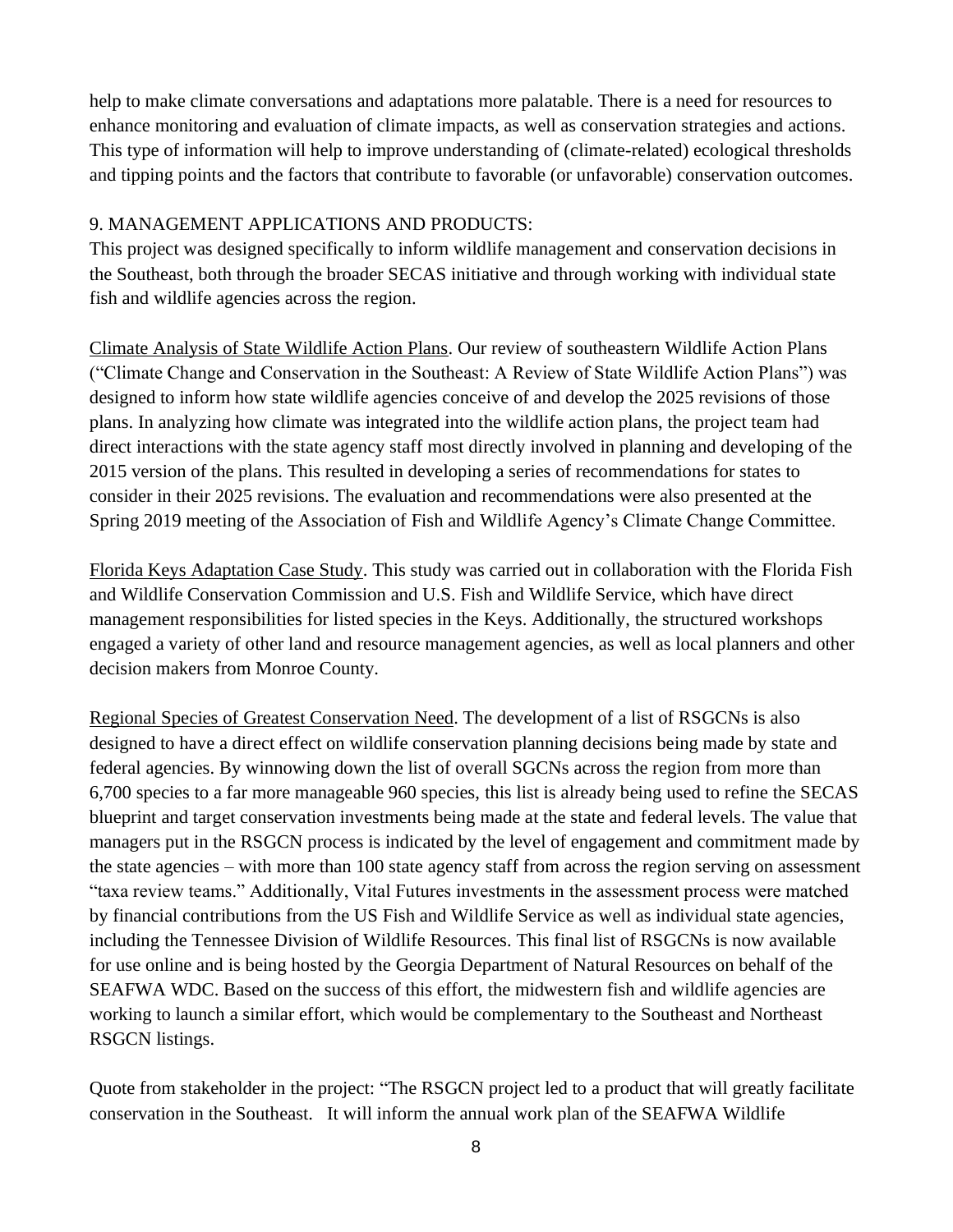Diversity Committee, guide state actions related to listed and petitioned species, help states identify shared conservation priorities and opportunities, and support the development of competitive multistate grants. This prioritized species list is an important component of the Southeast Conservation Adaptation Strategy." Dr. Jonathan Ambrose, Chief of Wildlife Conservation, Wildlife Resources Division, Georgia Department of Natural Resources.

Jonathan Ambrose, Ph.D. Chief, Wildlife Conservation **[Wildlife Resources Division](http://georgiawildlife.com/)** (706) 557-3301 | M: (404) 291-8196 [Facebook](http://www.facebook.com/WildlifeResourcesDivisionGADNR) • [Twitter](http://twitter.com/georgiawild) • [Instagram](http://www.instagram.com/georgiawildlife) [Check out our Biodiversity Data Portal!](https://georgiabiodiversity.org/)

 $\overline{\phantom{a}}$  , and the contract of the contract of the contract of the contract of the contract of the contract of the contract of the contract of the contract of the contract of the contract of the contract of the contrac

# *A division of the* GEORGIA DEPARTMENT OF NATURAL RESOURCES

## 10. OUTREACH:

Results have been communicated to managers, decision-makers, and the public through research articles, conference presentations, webinars to the SECAS Governance group ……………… The plan evaluation tool, evaluation scores, and publications are publically available in the USGS Repository and on the NCASC Science Base. Work completed for this project contributed to a master's thesis, and doctoral dissertation; these documents are available through the NCSU Electronic Thesis and Dissertation Repository

[\(https://repository.lib.ncsu.edu/bitstream/handle/1840.20/34877/etd.pdf?sequence=1&isAllowed=y\)](https://repository.lib.ncsu.edu/bitstream/handle/1840.20/34877/etd.pdf?sequence=1&isAllowed=y), and USC [\(https://scholarcommons.sc.edu/cgi/viewcontent.cgi?article=6389&context=etd\)](https://scholarcommons.sc.edu/cgi/viewcontent.cgi?article=6389&context=etd). A list of the types of outreach we conducted as part of this project is below.

## Conference Sessions and Workshops

- 2015 SEAFWA Annual Conference, Vital Futures Stakeholder Engagement Workshop, (Nov. 4, 2015)
- SECAS Leadership Planning Workshop (Jan 7-8, 2016)
- 2016 SEAFWA Annual Conference, SECAS Summit. Stein presentation of high-level Vital Futures project findings (Baton Rouge, LA)
- 2016 SEAFWA Annual Conference. Terando presentation of climate velocity findings.
- National Adaptation Forum. NWF organized symposium: "When Resistance is Futile: Adaptation in the Face of System Transformation" (Minneapolis, MN, May 8, 2017)
- 2017 SEAFWA Conference. Vital Futures Symposium: Peering into the Future (Louisville, KY, Oct. 31, 2017)
- Poster presentation at International Symposium on Society and Resource Management in June 2017, Umeå, Sweden. Poster titled, "Evaluating Climate Change Planning for Longleaf Pine Ecosystems and Wildlife Conservation in the Southeast United States". Authors: Kalysha Clark, Erika Chin, Nils Peterson, Kirstin Dow, Kirsten Lackstrom, and Fred Cubbage.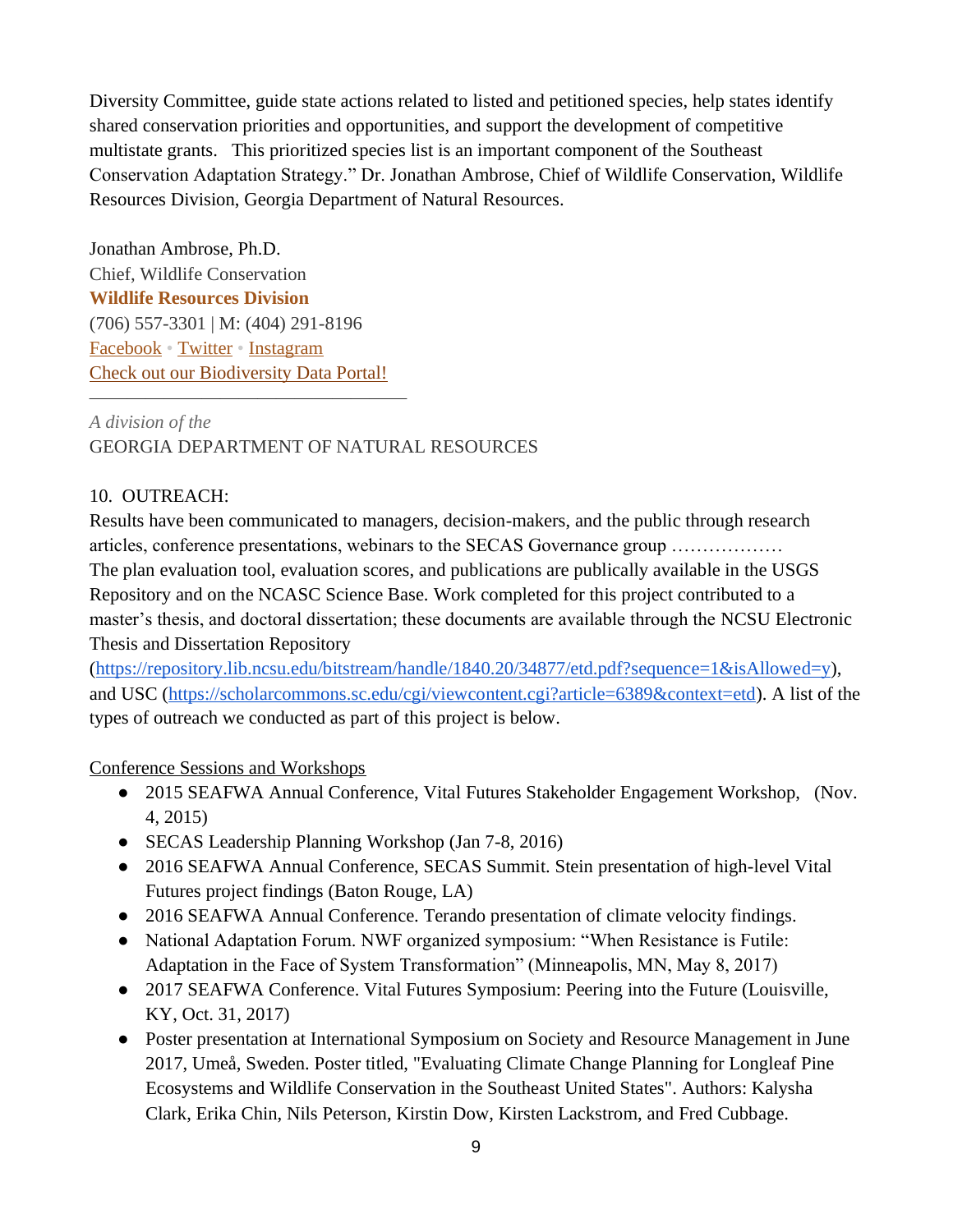- Florida Keys Terrestrial Climate Adaptation Workshop (February 28 March 1, 2017), hosted by Florida Fish and Wildlife Conservation Commission. Stein presentation on "Principles and Propositions for Climate Adaptation in the Florida Keys."
- Overcoming Barriers to Climate Adaptation Implementation and Managing for Change, Orlando, FL (June 12-13, 2018) - Vital Futures/NWF co-sponsor of workshop with Florida Fish and Wildlife Conservation Commission.
- Climate Adaptation Training for Florida Fish and Wildlife Conservation Commission, Live Oaks, FL (January 24-25, 2018) collaboration of US Fish and Wildlife Service, Wildlife Conservation Society, and National Wildlife Federation.
- 2019 North American Wildlife Conference. Briefing on Vital Futures wildlife action plan evaluation and RSGCN work to AFWA Climate Change Committee (Denver, CO, March 7, 2019).
- 2019 SE Climate Adaptation Science Center Regional Science Conference, SECAS Symposium. Stein presentation on Vital Futures Project (New Orleans, LA, Nov. 13, 2019).
- October 2019 Blog Post on SECAS website announcing availability of Regional Species of Greatest Conservation list, also re-posted on SE CASC website; reposted on SE CASC website.

## Publications

- Benedict, L., Glazer, B., Bergh, C., Stys, B., and J. Evans. Florida Keys case study on incorporating climate change considerations into conservation planning and actions for threatened and endangered species. Project Report for USFWS Cooperative Agreement F16AC01213. 152 p.
- Clark, K. E., E. Chin, M. N. Peterson, K. Lackstrom, K. Dow, M. Foster, and F. Cubbage. (2018). Evaluating Climate Change Planning for Longleaf Pine Ecosystems in the Southeast United States. Journal of the Southeastern Association of Fish and Wildlife Agencies 5: 151–168.
- Foster, M., Peterson, M. N., Cubbage, F., & McMahon, G. (2019). Evaluating natural resource planning for longleaf pine ecosystems in the Southeast United States. Forest Policy and Economics, 100, 142-153.
- Kupfer John A., Terando Adam J., Gao Peng, Teske Casey, Hiers J. Kevin (2020) Climate change projected to reduce prescribed burning opportunities in the south-eastern United States. *International Journal of Wildland Fire* 29, 764-778.
- Lackstrom, K., P. Glick, K. Dow, B.A. Stein, M.N. Peterson, E. Chin, and K. Clark. 2018. Climate Change and Conservation in the Southeast: A Review of State Wildlife Action Plans. Raleigh, NC: National Wildlife Federation, University of South Carolina, North Carolina State University.
- Lackstrom, K., P. Glick, K. Dow, B.A. Stein, M.N. Peterson, E. Chin, and K. Clark. 2018. Climate Change and Conservation in the Southeast: A Review of State Wildlife Action Plans. Report Summary. Raleigh, NC: National Wildlife Federation, University of South Carolina, North Carolina State University.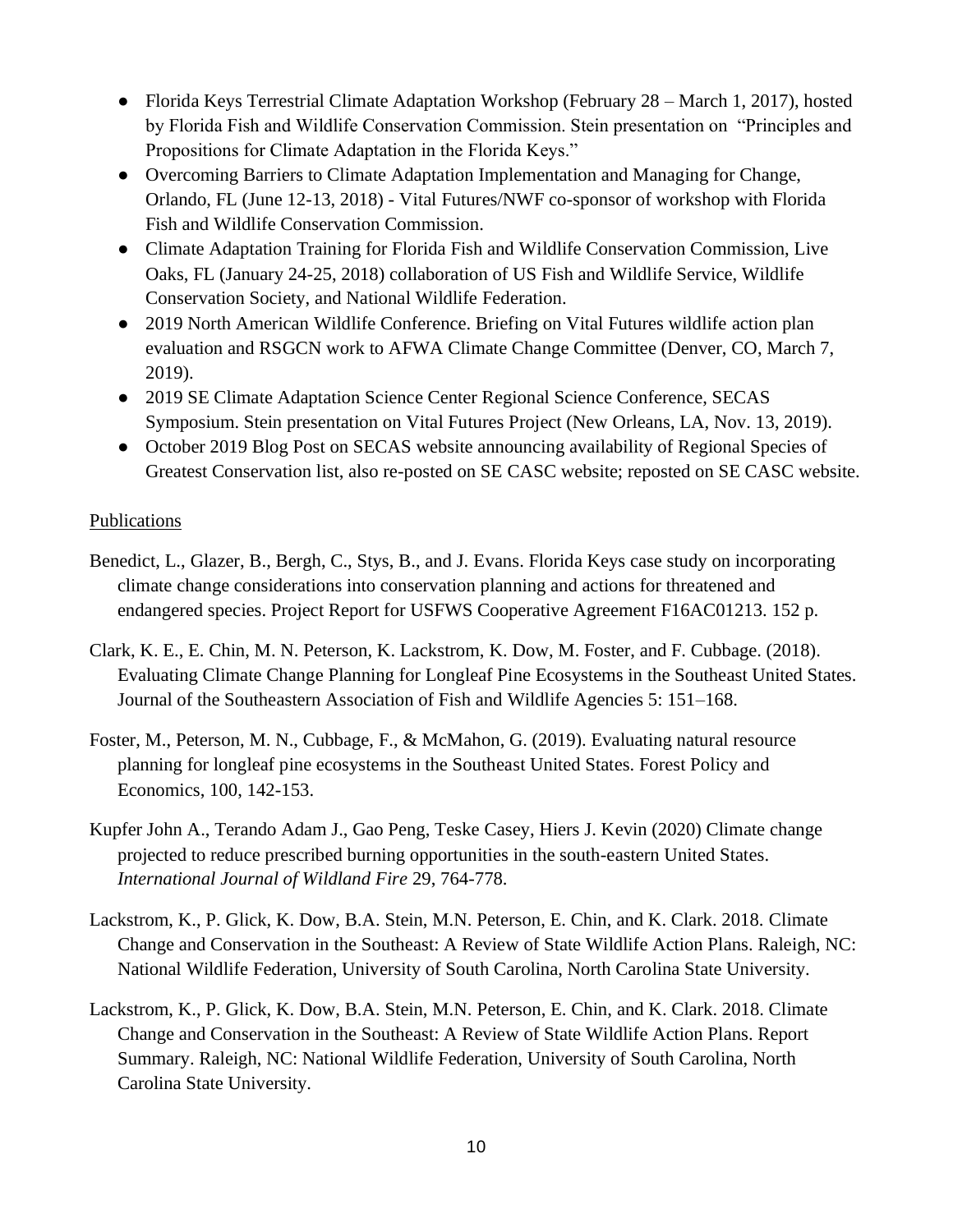**Appendix 1.** Climate Velocity Summary for Vital Futures: Conservation Adaptation Planning for Landscape and Climate Changes in the Southeast

#### Dr. John Kupfer, Department of Geography, University of South Carolina

The Vital Futures project was designed to support the development of the Southeastern Conservation Adaptation Strategy (SECAS) by assessing the implications of climate change and other drivers of landscape change for existing conservation goals and management objectives. Many of the concerns regarding the future of species and ecosystems in the Southeast stem from the high rates of population growth, urbanization, and land use change that the region is expected to see over the remainder of the 21<sup>st</sup> century. Such changes will be taking place at a time when the region is also expected to experience significant shifts in climate patterns; the interactions of these various changes are expected to pose serious challenges for threatened species, wildlife communities, and habitats. Many existing conservation plans, programs, and activities focus on protecting and managing systems to maintain their current state or return to a desired, historic state. With large, landscape-scale transformations already occurring, adaptive conservation strategies that can account for changing conditions are needed along with tools and approaches for synthesizing the interactive impacts of various stressors on species and habitats of concern.

Ecological responses to climate change are numerous, complex, and multifaceted. From the perspective of identifying and addressing future conservation goals and management objectives, it is important to understand how climate changes affect the occurrence of suitable conditions for species. As climate changes, the current distribution of conditions will be rearranged, with some climates disappearing entirely and new climates with no current analog emerging (e.g., Williams et al 2007). For species to survive, they must be able to keep pace with the 'movement' of climates. Such responses have occurred throughout geological time (e.g., range adjustments following the end of the Pleistocene), but the rate at which climate is changing and is projected to change in upcoming decades is thought to be unprecedented within Earth's recent past. Further, understanding the processes that underpin range shifts and predicting their potential outcomes is not only necessary to inform conservation plans; it is crucial for helping to reduce risks to food security, human health, and the viability of numerous industries that depend on ecosystem services, including forestry, fisheries, and ecotourism (Brito-Morales et al. 2018).

Responses of biodiversity to climate change have traditionally been quantified using transfer functions and correlative approaches and by modeling rates of warming or cooling (e.g., temperature anomalies: e.g., Parmesan 2006). What these simple indices do not convey is the *relative likelihood* that a species might escape the threat of climate change by shifting its distribution. A promising solution that retains generality, but conveys more ecologically relevant information, is the velocity of climate change or, more simply, climate velocity (e.g., Ordonez and Williams 2013; Dobrowski and Parks 2016). Climate velocity has emerged in the last decade as a common tool in assessing the vulnerability of species and protected areas to climate change and as a means for guiding conservation and management (e.g., Hamann et al 2014; Carroll et al. 2015; Heikkinen et al. 2020).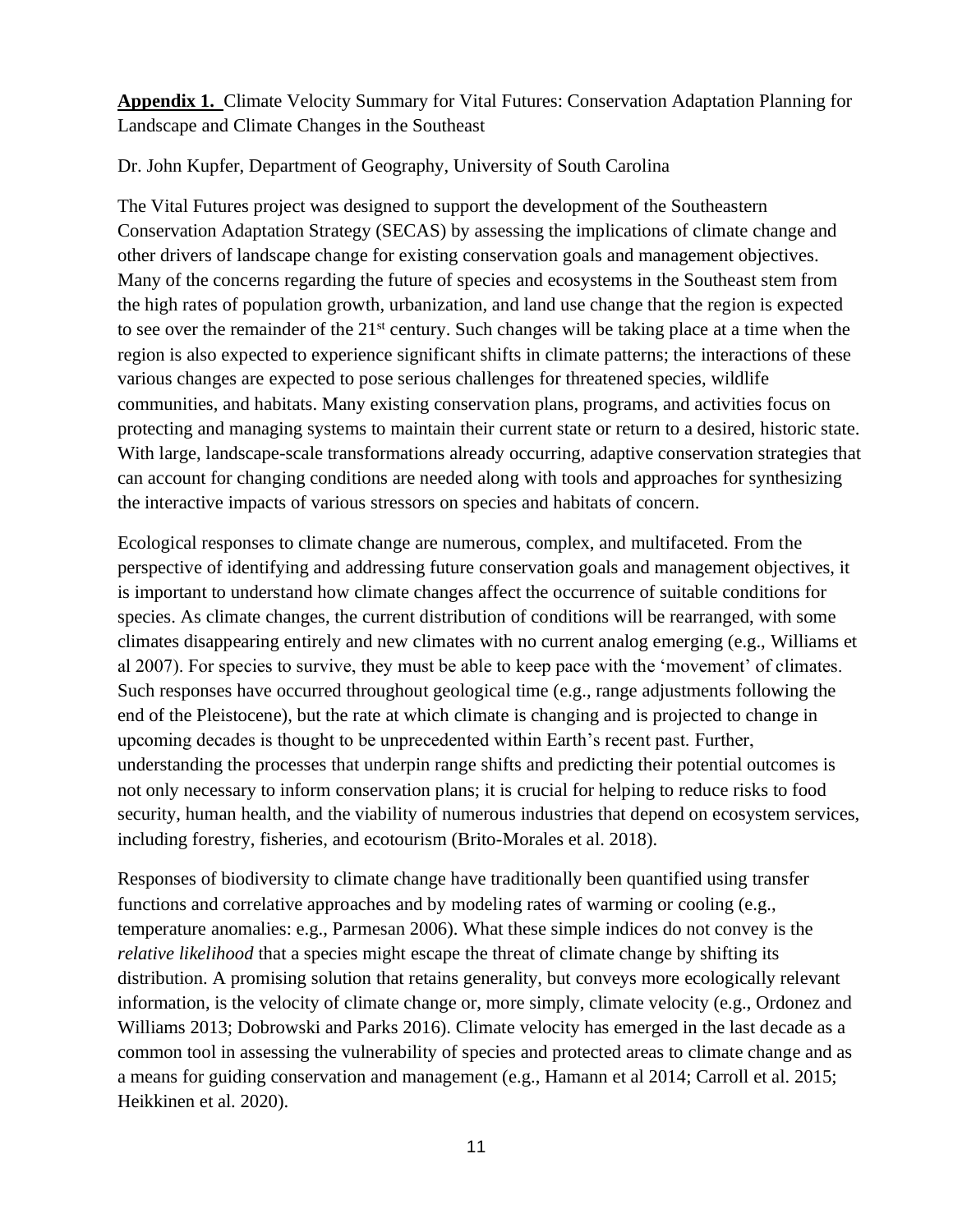## **Climate Velocity**

As initially conceptualized, climate velocity is a vector that describes the speed and direction that a point on a gridded map would need to move to remain static in climate under climate change (Loarie et al. 2009). From an ecological perspective, climate velocity can be conceptualized as the speed and direction in which a species would need to move to maintain its current climate conditions under climate change (Brito-Morales et al. 2018). For this reason, climate velocity can be considered to represent the potential exposure to climate change faced by a species if the climate moves beyond the physiological tolerance of a local population. It is, nonetheless, important to bear in mind that climate velocity is based solely on environmental variables, not on species data (Fig. 1).



## **Figure 1. Understanding climate velocity and its associated ecological meaning (modified from Brito-Morales et al. 2018).**

Computationally, two approaches to calculating climate velocity have emerged: local climate velocity and climate-analog velocity (Figure 2). In this project, we used local climate velocity as originally proposed by Loarie et al. (2009). This approach has been favored by ecologists when where there is a small number of main variables driving ecological change and response, so that local climate velocity can be constrained by species requirements for particular habitat features. A concise and useful summary of this method is provided by Brito-Morales et al. (2018: 442):

"To calculate local climate velocity at a location – how far and in which direction the isoline of an environmental variable would move – only the rate of change of a variable (e.g., temperature) through time (i.e., the trend, usually estimated as the regression slope) and the corresponding spatial gradient of that variable are needed. The spatial gradient represents the complexity of the climate landscape – its magnitude calculated as the length of a vector resulting from the weighted sum of the latitudinal and longitudinal pairwise differences in values of the climate variable between a focal cell and its nearest neighbors. The associated angle of the vector gives the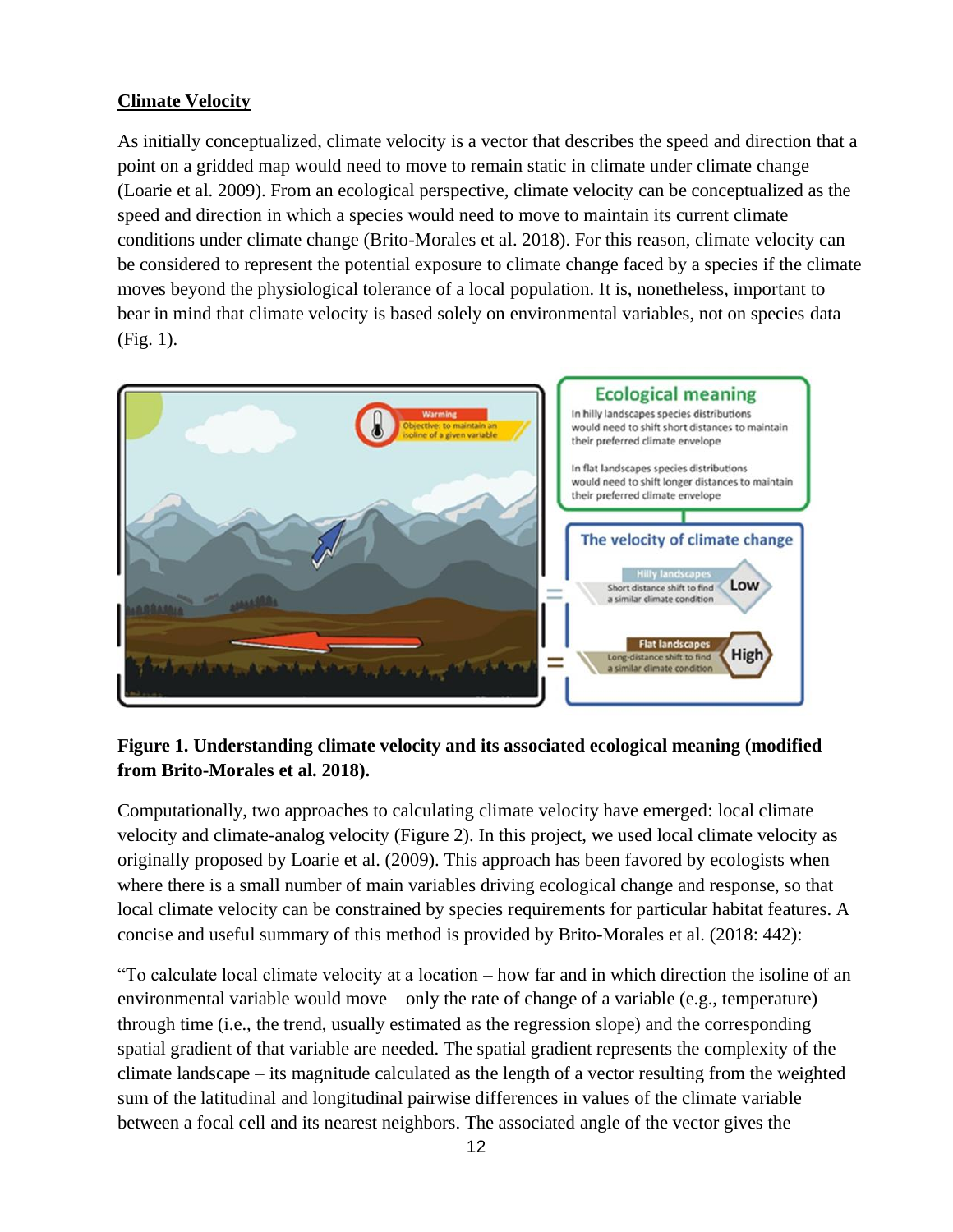direction of the spatial gradient. Directions of climate velocity are reversed relative to those of the spatial gradient to reflect response expectations (e.g., in a warming climate, movement towards cooler locations). It is this dependence on neighboring (local) cells for the estimation of the spatial gradient in climate that gives local climate velocity its name."

Climate-analog velocity considers the distance between points at a particular point in time and their future climate analogs, divided by the time difference. This can be calculated as either forward analog velocity, which is the straight-line speed and direction required to reach a given climateanalog destination at some point in the future (usually a single destination for any origin under consideration), or backward analog velocity, which considers a destination and asks which points (usually several) of origin might eventually feed into the destination (Brito-Morales et al. 2018). This approach lends itself to greater ecological realism in complex environments with contrasting climatic gradients and is favored by ecologists dealing with species whose ranges are controlled by a mix of interacting environmental factors (e.g., Barber et al. 2016). More details on these methods can be found in Ordonez and Williams (2013).



**Figure 2. Mathematical and graphical differences between (A) local climate velocity, and (B) climate-analog velocity (from Brito-Morales et al. 2018).**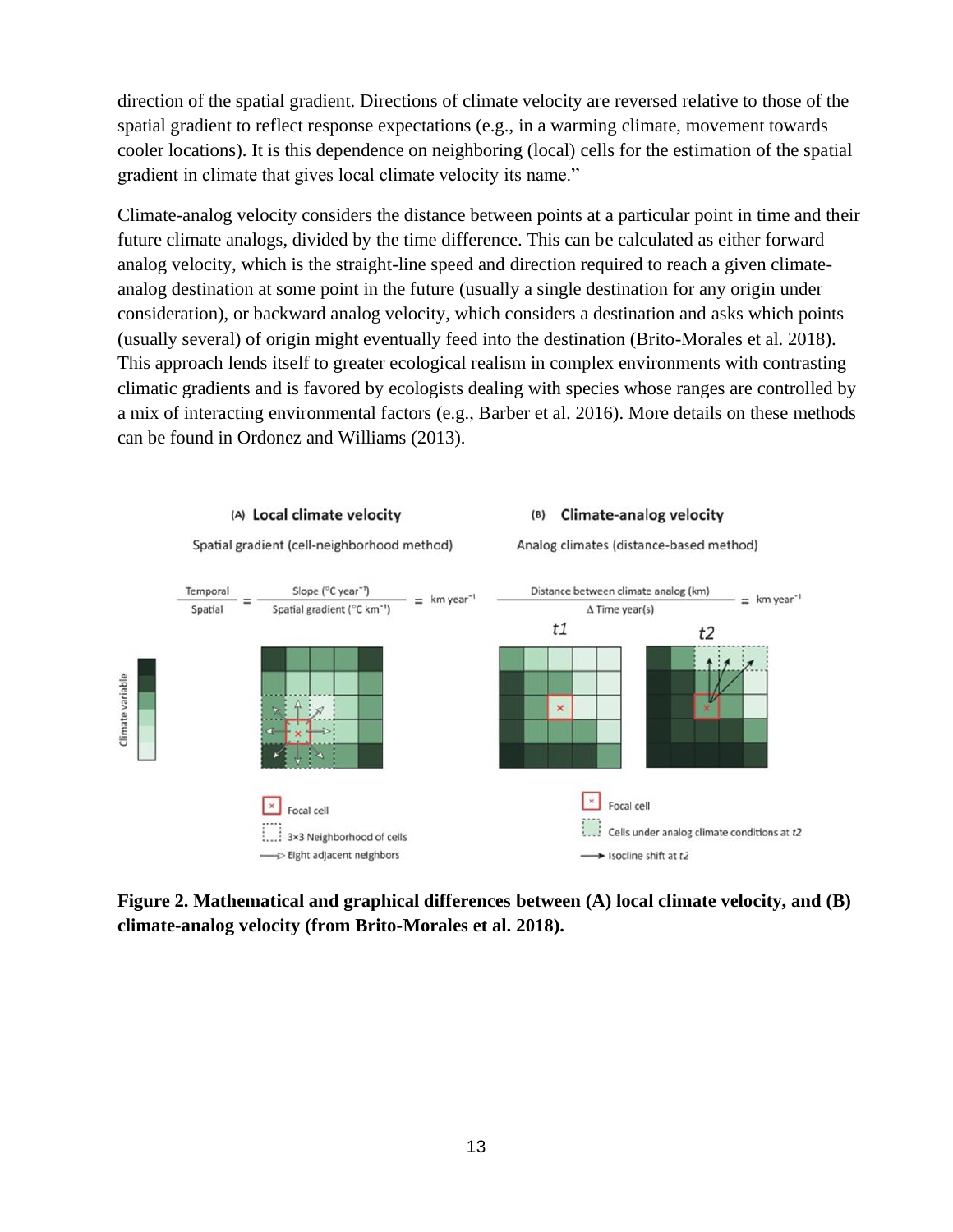#### **Table 1. GCMs used in climate velocity ensemble**

| <b>Model Name</b>   | Model<br>Country | <b>Model Agency</b>                                                                                                                                                             | <b>Atmosphere Resolution</b><br>(Lon x Lat) |
|---------------------|------------------|---------------------------------------------------------------------------------------------------------------------------------------------------------------------------------|---------------------------------------------|
| bcc-csm1-1-m        | China            | Beijing Climate Center, China Meteorological Administration                                                                                                                     | $1.12^{\circ} \times 1.12^{\circ}$          |
| <b>BNU-ESM</b>      | China            | College of Global Change and Earth System Science, Beijing<br>Normal University, China                                                                                          | $2.8^{\circ} \times 2.8^{\circ}$            |
| CanESM2             | Canada           | Canadian Centre for Climate Modeling and Analysis                                                                                                                               | $2.8^{\circ} \times 2.8^{\circ}$            |
| CCSM4               | <b>USA</b>       | National Center of Atmospheric Research, USA                                                                                                                                    | $1.25^{\circ} \times 0.94^{\circ}$          |
| <b>CNRM-CM5</b>     | France           | National Centre of Meteorological Research, France                                                                                                                              | $1.4^{\circ} \times 1.4^{\circ}$            |
| <b>GFDL-ESM2G</b>   | <b>USA</b>       | NOAA Geophysical Fluid Dynamics Laboratory, USA                                                                                                                                 | $2.5^{\circ} \times 2.0^{\circ}$            |
| HadGEM2-ES          | UK               | Met Office Hadley Center, UK                                                                                                                                                    | $1.88^{\circ} \times 1.25^{\circ}$          |
| inmcm4              | Russia           | Institute for Numerical Mathematics, Russia                                                                                                                                     | $2.0^{\circ} \times 1.5^{\circ}$            |
| <b>IPSL-CM5A-MR</b> | France           | Institut Pierre Simon Laplace, France                                                                                                                                           | $2.5^{\circ} \times 1.25^{\circ}$           |
| MIROC-ESM-CHEM      | Japan            | Japan Agency for Marine-Earth Science and Technology,<br>Atmosphere and Ocean Research Institute (The University of<br>Tokyo), and National Institute for Environmental Studies | $2.8^{\circ} \times 2.8^{\circ}$            |
| MRI-CGCM3           | Japan            | Meteorological Research Institute, Japan                                                                                                                                        | $1.1^{\circ} \times 1.1^{\circ}$            |
| NorESM1-M           | Norway           | Norwegian Climate Center, Norway                                                                                                                                                | $2.5^{\circ} \times 1.9^{\circ}$            |



# **Figure 3. Temporal gradient of winter minimum temperature used to calculate climate velocity for the study area. The results demonstrate that the temporal gradient is greatest along the northern edge of the SECAS area and decreases to the south and east.**

#### **Climate Velocity and Southeastern Climate Change**

The calculation of climate velocity requires input values for a: 1) spatial gradient, which represents the 'complexity' of the climate landscape, and 2) temporal gradient, which captures the rate of change of a variable (e.g., temperature) through time.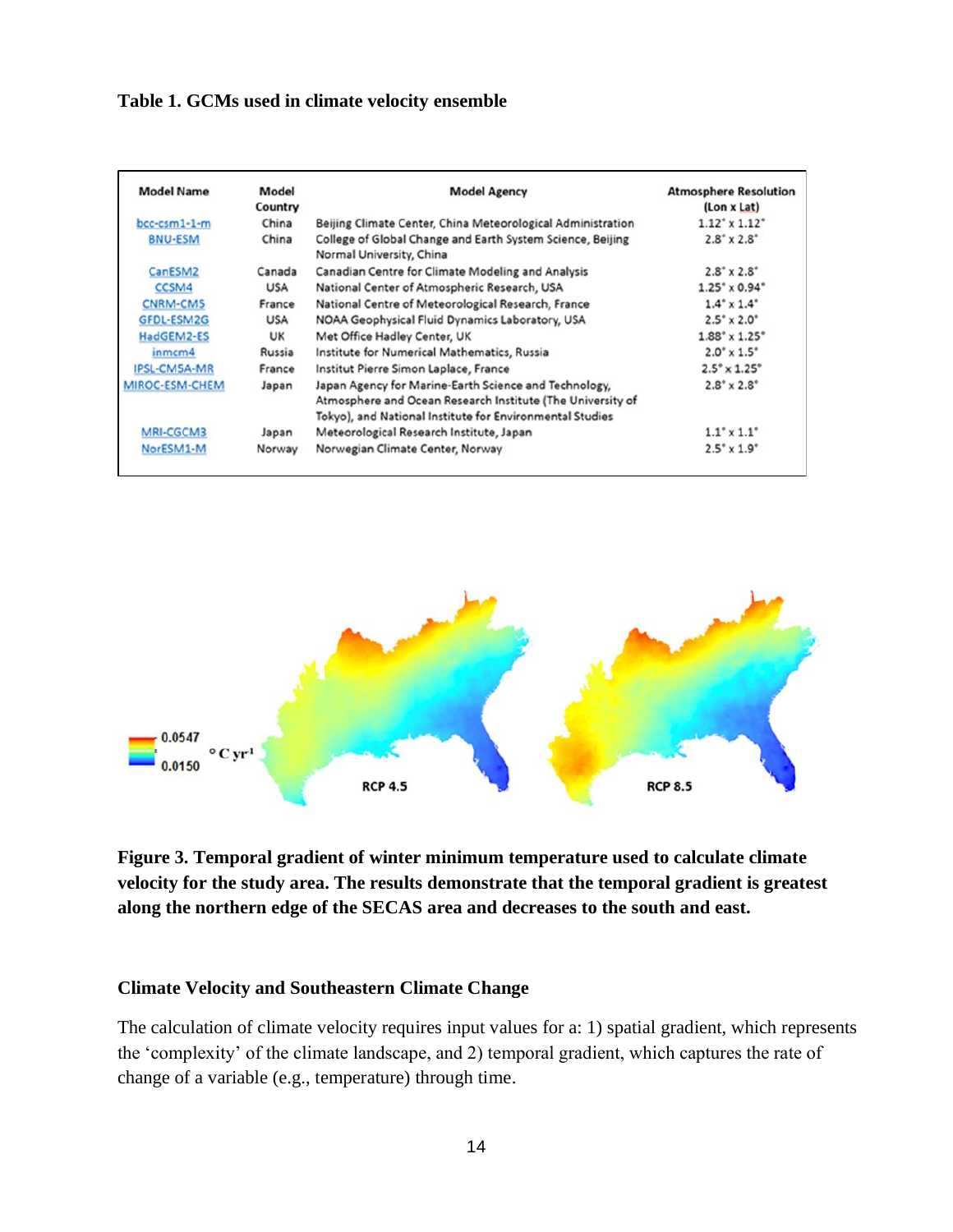The spatial gradient was defined using the 30 year normal mean values of a climate variable (e.g., winter minimum temperature) from 1981-2010 from the PRISM dataset. Our study area included the entire Southeast within the continental footprint of SECAS, and all analyses were performed using an 800 m spatial resolution.

For the temporal gradient, we used statistically downscaled GCM projections from the MACAv2- METDATA dataset [\(https://climate.northwestknowledge.net/MACA/\)](https://climate.northwestknowledge.net/MACA/), which downscales GCMs from the Coupled Model Intercomparison Project 5 (CMIP5: Taylor et al. 2012) utilizing a modification of the Multivariate Adaptive Constructed Analogs (MACA) method. We downloaded data for 12 GCMs to use in our calculations (Table 1). For each GCM, we used the downscaled climate model output for two greenhouse gas emissions scenarios or Representative Concentration Pathways (RCPs): RCP 8.5, which represents a higher emissions pathway and often serves as a scenario that does not include any specific emissions reduction target, and RCP 4.5, a lower emissions scenario that assumes reductions that stabilize emissions, atmospheric greenhouse gas concentrations and radiative forcing of the climate system. Comparing the results from multiple scenarios is important because of the uncertainty involved as climates are projected farther ahead in time (e.g. Hawkins and Sutton 2009).

Using the method described by Loarie et al. (2009), we mapped climate velocity for two climate variables (winter minimum temperature and summer maximum temperature) for the period from 2006 to 2065. The projections contained in our datasets are the multi-model means for all GCM's under either RCP 4.5 or RCP 8.5. Sample output from these analyses is included below (Fig. 4.)



# **Climate Velocity: Winter Minimum Temperatures**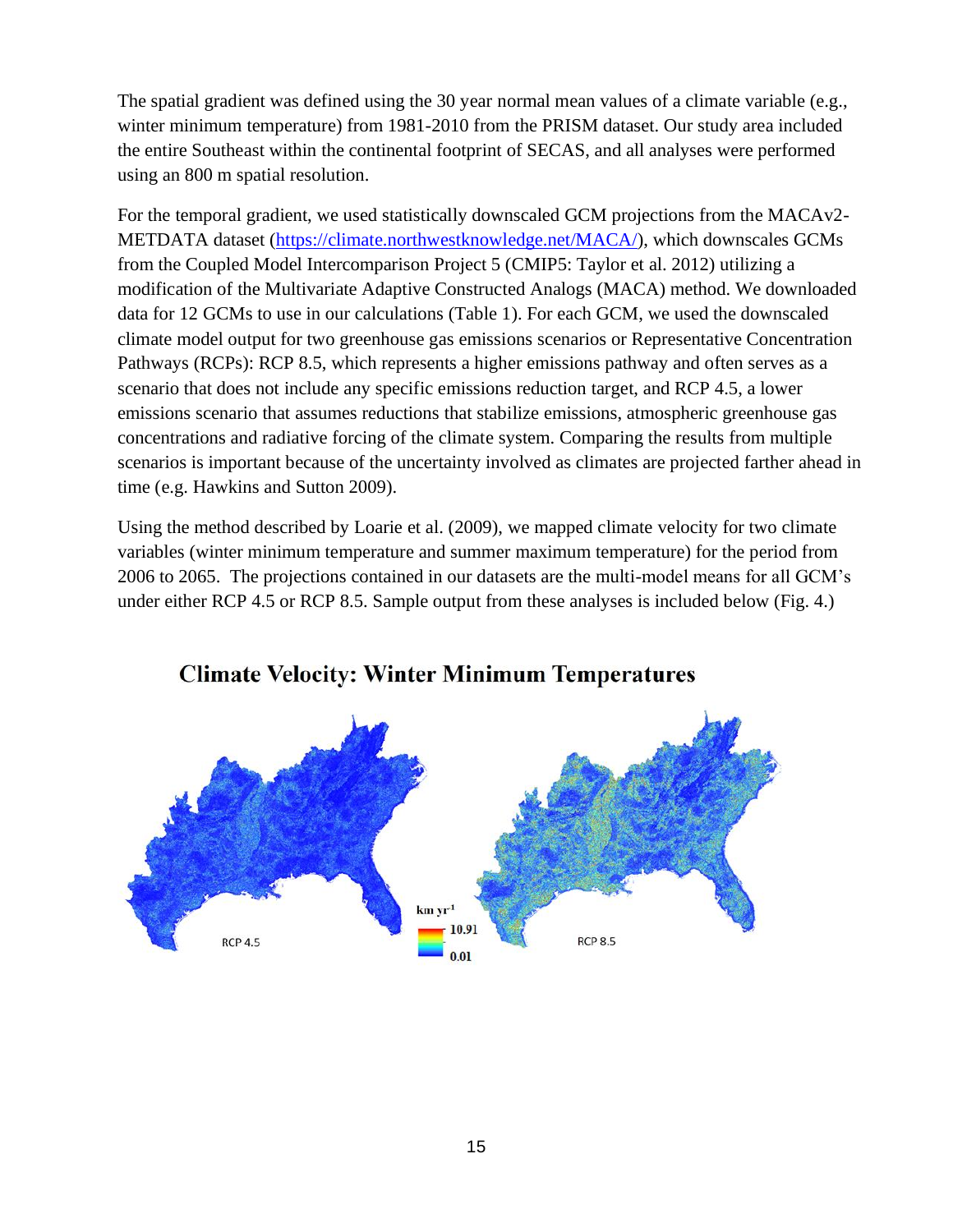

# **Climate Velocity: Summer Maximum Temperatures**

**Figure 4. Climate velocity (km yr-1 ) for two variables under two representative concentration pathways.**

#### **Deliverables**

Included with this report are the following datasets / coverages: Spatial gradient Winter minimum temperature Summer maximum temperature

Temporal gradient Winter minimum temperature, RCP 4.5 Winter minimum temperature, RCP 4.5 Summer maximum temperature, RCP 8.5 Summer maximum temperature, RCP 8.5

Climate velocity Winter minimum temperature, RCP 4.5 Winter minimum temperature, RCP 4.5 Summer maximum temperature, RCP 8.5 Summer maximum temperature, RCP 8.5

It is important to note that in the time since we performed these calculations, alternative (and generally better) methods for calculating climate velocity have been developed, and multiple sources now exist for directly downloading climate velocity data for areas of interest (e.g.,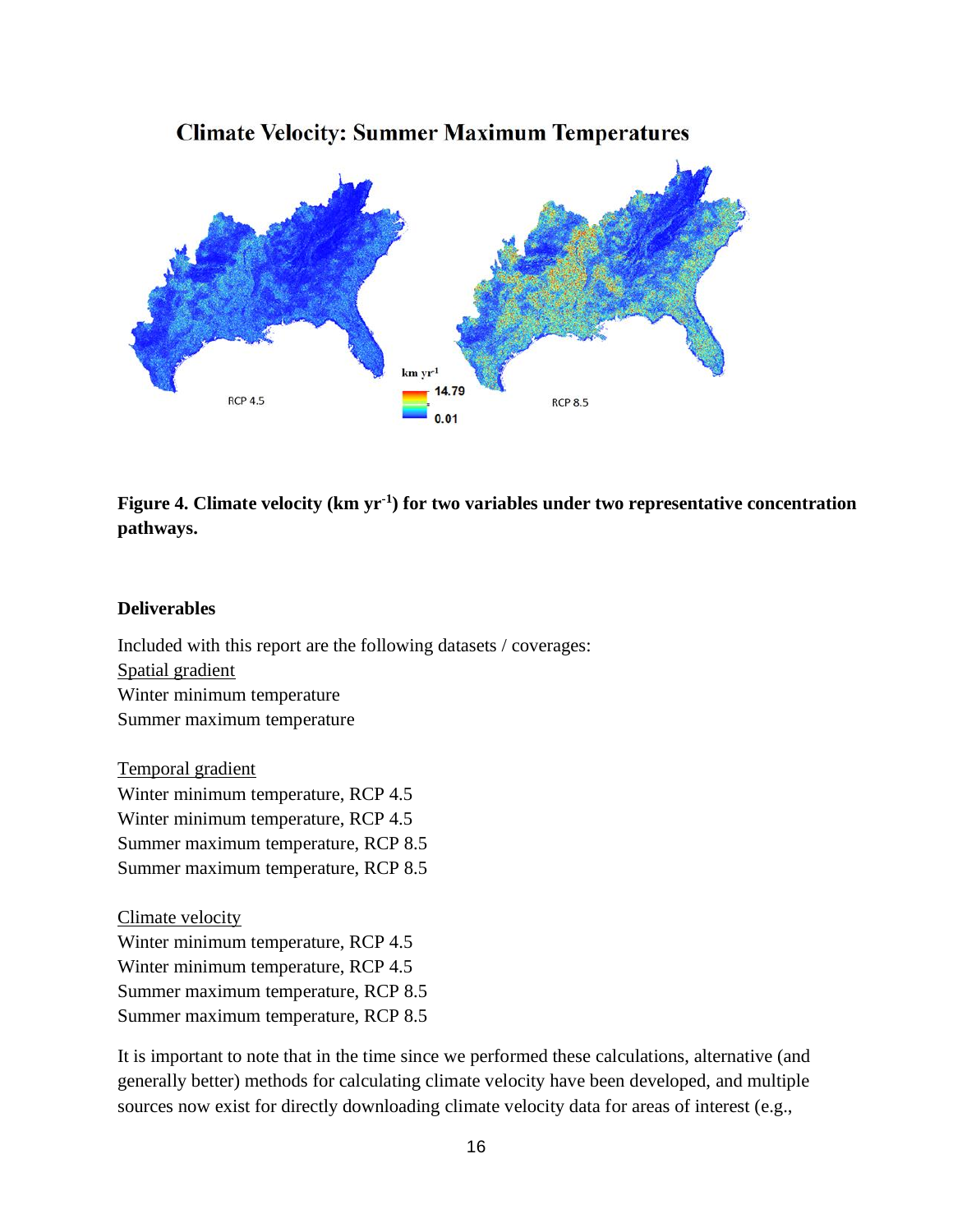Adaptwest Project 2015). Users should consider, for example, the Dryad dataset (Carroll et al. 2016), which is freely available from: [https://doi.org/10.5061/dryad.q8d7d:](https://doi.org/10.5061/dryad.q8d7d) [https://datadryad.org/stash/dataset/doi:10.5061/dryad.q8d7d.](https://datadryad.org/stash/dataset/doi:10.5061/dryad.q8d7d) There are also now algorithms available in R, MATLAB, and Python for calculating climate velocity and associated climate metrics given appropriate datasets (e.g. García Molinos et al. 2019).

## **References**

AdaptWest Project. 2015. Gridded climatic velocity data for North America at 1km resolution. Available at adaptwest.databasin.org.

Barber, Q.E., Nielsen, S.E. and Hamann, A. 2016. Assessing the vulnerability of rare plants using climate change velocity, habitat connectivity, and dispersal ability: a case study in Alberta, Canada. *Regional Environmental Change* 16: 1433–1441.

Brito-Morales, I., García Molinos, J., Schoeman, D.S., Burrows, M.T., Poloczanska, E.S., Brown, C.J., Ferrier, S., Harwood, T.D., Klein, C.J., McDonald-Madden, E., Moore, P.J., Pandolfi, J.M.. Watson, J.E.M., Wenger, A.S., and Richardson, A.J. 2018. Climate velocity can inform conservation in a warming world. *Trends in Ecology & Evolution* 33: 441-457.

Carroll, C., Lawler, J.J., Roberts, D.R., and Hamann, A. 2015. Biotic and climatic velocity identify contrasting areas of vulnerability to climate change. PLOS ONE 10(10): e0140486.

Carroll, C., Lawler, J.J., Roberts, D.R., and Hamann, A. 2016. Data from: Biotic and climatic velocity identify contrasting areas of vulnerability to climate change, Dryad, Dataset. <https://doi.org/10.5061/dryad.q8d7d>

Dobrowski, S.Z. and Parks, S.A. 2016. Climate change velocity underestimates climate change exposure in mountainous regions. Nature Communications 7: 12349.

García Molinos, J., Schoeman, D.S., Brown, C.J., and Burrows, M.T. 2019. VoCC: An r package for calculating the velocity of climate change and related climatic metrics. Methods in Ecology and Evolution 2019; 00:1-8.

Hamann, A., Roberts, D.R., Barber, Q.E., Carroll, C. and Nielsen, S.E. 2014. Velocity of climate change algorithms for guiding conservation and management. *Global Change Biology* 21:997– 1004.

Hawkins E. and Sutton, R. 2009 The potential to narrow uncertainty in regional climate predictions. *Bulletin of the American Meteorological Society* 90: 1095–1107.

Heikkinen, R.K., Leikola, N., Aalto, J., Aapala, K., Kuusela, S., Luoto, M. and Virkkala, R. 2020. Fine-grained climate velocities reveal vulnerability of protected areas to climate change. *Scientific Reports* 10: 1678.

Loarie, S., Duffy, P., Hamilton, H. *et al.* 2009. The velocity of climate change. *Nature* 462**:** 1052– 1055.